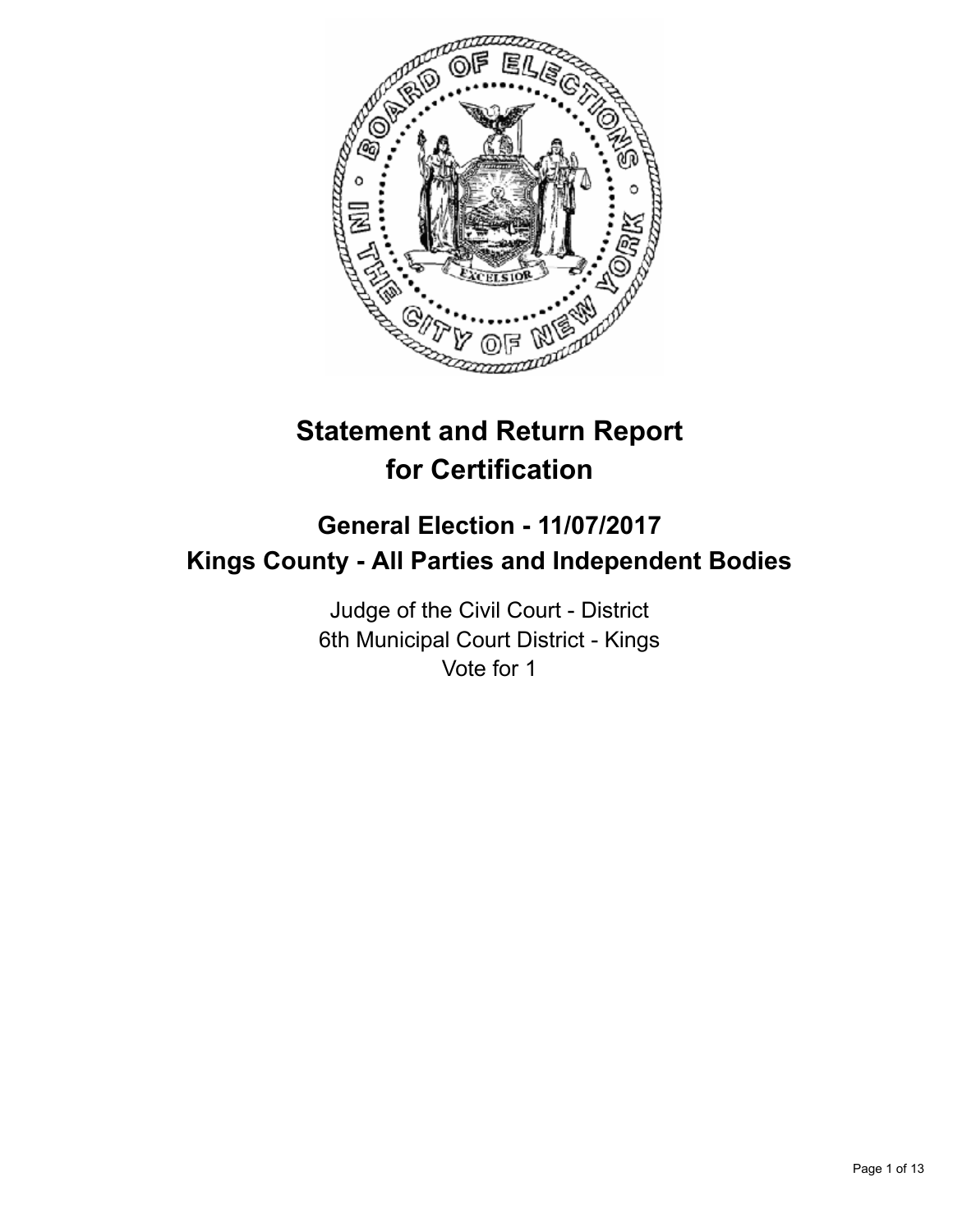

| <b>PUBLIC COUNTER</b>                                    | 1,062          |
|----------------------------------------------------------|----------------|
| <b>MANUALLY COUNTED EMERGENCY</b>                        | 0              |
| ABSENTEE / MILITARY                                      | 24             |
| <b>AFFIDAVIT</b>                                         | 3              |
| <b>Total Ballots</b>                                     | 1,089          |
| Less - Inapplicable Federal/Special Presidential Ballots | 0              |
| <b>Total Applicable Ballots</b>                          | 1,089          |
| ELENA BARON (DEMOCRATIC)                                 | 785            |
| ADELINE THOMPSON (WRITE-IN)                              | $\overline{2}$ |
| ARIEL LEWIS (WRITE-IN)                                   | $\mathbf{1}$   |
| CAREY BERNSTEIN (WRITE-IN)                               |                |
| CHARLES FINKELSTEIN (WRITE-IN)                           |                |
| DONALD J. TRUMP (WRITE-IN)                               |                |
| LINDA LOVELACE (WRITE-IN)                                | 1              |
| UNATTRIBUTABLE WRITE-IN (WRITE-IN)                       | 1              |
| <b>Total Votes</b>                                       | 793            |
| Unrecorded                                               | 296            |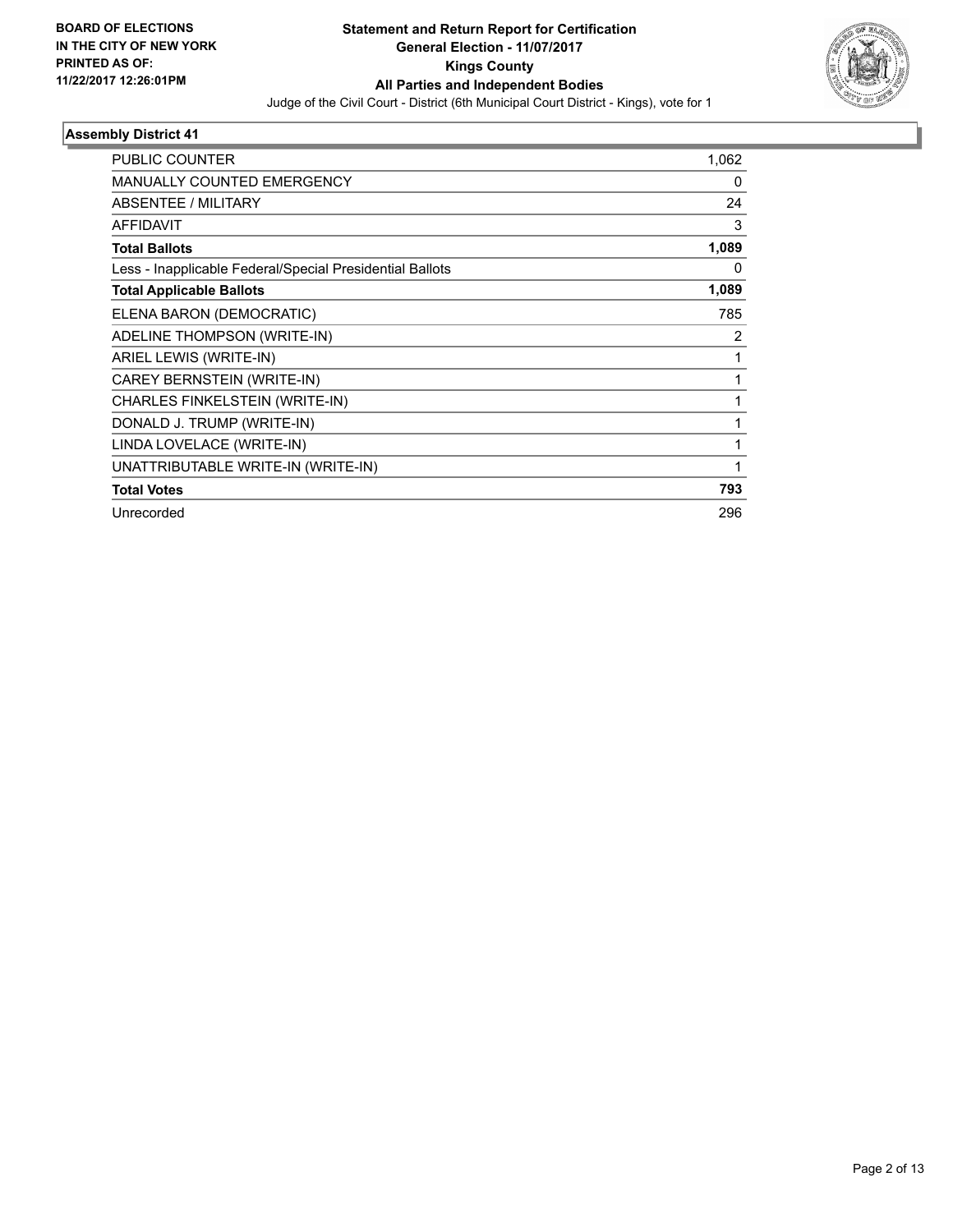

| PUBLIC COUNTER                                           | 17,365 |
|----------------------------------------------------------|--------|
| MANUALLY COUNTED EMERGENCY                               | 0      |
| <b>ABSENTEE / MILITARY</b>                               | 348    |
| <b>AFFIDAVIT</b>                                         | 170    |
| <b>Total Ballots</b>                                     | 17,883 |
| Less - Inapplicable Federal/Special Presidential Ballots | 0      |
| <b>Total Applicable Ballots</b>                          | 17,883 |
| ELENA BARON (DEMOCRATIC)                                 | 14,419 |
| AL SHARPTON (WRITE-IN)                                   | 1      |
| ALLEN MADDOX (WRITE-IN)                                  | 1      |
| AMA DWIMOH (WRITE-IN)                                    | 1      |
| CHRIS MCCALLUM (WRITE-IN)                                | 1      |
| CLARKE JERMAINE (WRITE-IN)                               | 1      |
| DAVID BONDY (WRITE-IN)                                   | 1      |
| DESIREE HAMILTON (WRITE-IN)                              | 1      |
| DEXTER HOYTE (WRITE-IN)                                  | 2      |
| DIANA KERN (WRITE-IN)                                    | 1      |
| EDWARD KOVSINSTAY (WRITE-IN)                             | 1      |
| FRANK ZAPPA (WRITE-IN)                                   | 1      |
| FRES WEBER (WRITE-IN)                                    | 1      |
| GILAD SAFANOV (WRITE-IN)                                 | 1      |
| GILBERT TAYLOR (WRITE-IN)                                | 1      |
| <b>GUY MITCHELL (WRITE-IN)</b>                           | 1      |
| HEMALEE J. PATEL (WRITE-IN)                              | 5      |
| JALIL MUATAGIM (WRITE-IN)                                | 1      |
| JILL STEIN-GREEN PERKINS (WRITE-IN)                      | 1      |
| JOHN K. O'HARA (WRITE-IN)                                | 1      |
| JOHN VELAZOWUZ (WRITE-IN)                                | 1      |
| KARIN K. ORENSTEIN (WRITE-IN)                            | 1      |
| LAURIE MERMELSTEIN (WRITE-IN)                            | 1      |
| LIZ THALER (WRITE-IN)                                    | 1      |
| LOUIS KLLEGER (WRITE-IN)                                 | 1      |
| MADONNA KNIGHT (WRITE-IN)                                | 1      |
| MARIA ARIAS (WRITE-IN)                                   | 1      |
| MICHAEL GOLDBERGER (WRITE-IN)                            | 1      |
| MICHAEL MAGLOIRE (WRITE-IN)                              | 1      |
| MOOREVELL WILLIAMS (WRITE-IN)                            | 1      |
| MOOSHI SLASH (WRITE-IN)                                  | 1      |
| MUMIA ABU JAMAL (WRITE-IN)                               | 1      |
| NELL HIRSCHMAN LEVY (WRITE-IN)                           | 1      |
| OLIVIA SOMMER ROSENBAUM (WRITE-IN)                       | 1      |
| PAZIA GOLDSTEIN (WRITE-IN)                               | 1      |
| PETER KINOY (WRITE-IN)                                   | 1      |
| RABBI MOSHE SILBER (WRITE-IN)                            | 1      |
| RACHEL WEISS (WRITE-IN)                                  | 1      |
| RAY MITCHELL (WRITE-IN)                                  | 1      |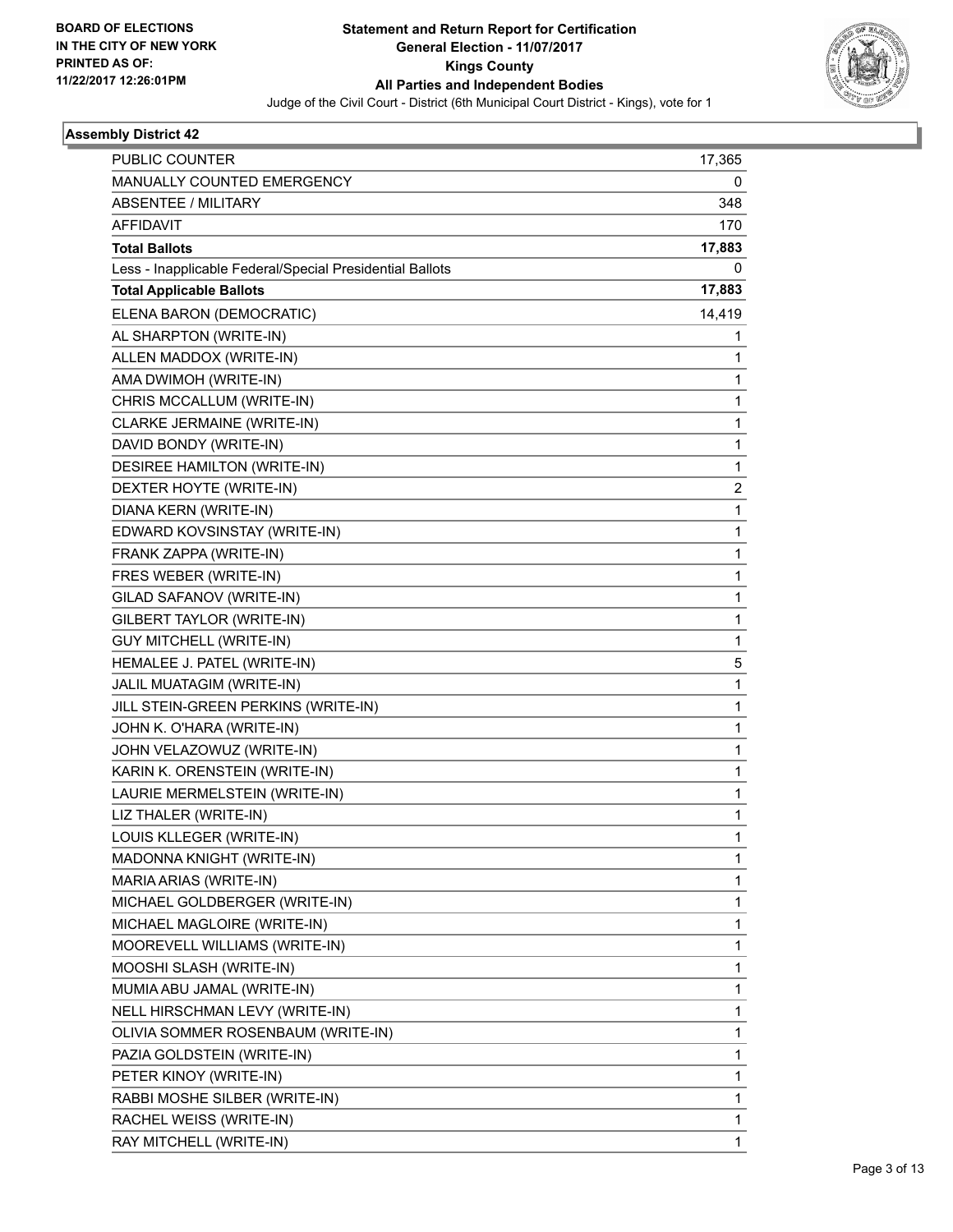

| ROBERT QUAKENBUSH (WRITE-IN)              |        |
|-------------------------------------------|--------|
| RODNEY SOUVENIR (WRITE-IN)                |        |
| ROSA LUXEMBURG (WRITE-IN)                 |        |
| RUPERT V. BARRY (WRITE-IN)                |        |
| SASKIA RIFNK (WRITE-IN)                   |        |
| SIMCHA KLOR (WRITE-IN)                    |        |
| TONY ONORATO (WRITE-IN)                   |        |
| UNATTRIBUTABLE WRITE-IN (WRITE-IN)        | 23     |
| UNCOUNTED WRITE-IN PER STATUTE (WRITE-IN) |        |
| WILLIAM SANTAGATA (WRITE-IN)              |        |
| <b>Total Votes</b>                        | 14,494 |
| Unrecorded                                | 3.389  |

| <b>PUBLIC COUNTER</b>                                    | 12,421 |
|----------------------------------------------------------|--------|
| MANUALLY COUNTED EMERGENCY                               | 0      |
| <b>ABSENTEE / MILITARY</b>                               | 221    |
| <b>AFFIDAVIT</b>                                         | 183    |
| <b>Total Ballots</b>                                     | 12,825 |
| Less - Inapplicable Federal/Special Presidential Ballots | 0      |
| <b>Total Applicable Ballots</b>                          | 12,825 |
| ELENA BARON (DEMOCRATIC)                                 | 10,541 |
| ALEXANDRA HEINEGG (WRITE-IN)                             | 1      |
| ANDREW SPINELL (WRITE-IN)                                | 1      |
| ANTHONY BECKLES (WRITE-IN)                               | 1      |
| BENJAMIN FRISCH (WRITE-IN)                               | 1      |
| BERNIE SANDERS (WRITE-IN)                                | 1      |
| BRIAN C GRADY (WRITE-IN)                                 | 1      |
| DONALD J. TRUMP (WRITE-IN)                               | 1      |
| HEMALEE J. PATEL (WRITE-IN)                              | 1      |
| ISIRIS ISELA ISACC (WRITE-IN)                            | 1      |
| JACOB BEDNAR (WRITE-IN)                                  | 1      |
| JAQUELINE WOOLCOTT (WRITE-IN)                            | 1      |
| JERRY GARCIA (WRITE-IN)                                  | 1      |
| JOE BIDEN (WRITE-IN)                                     | 1      |
| JOHN WICK (WRITE-IN)                                     | 1      |
| NOAH MADOFF (WRITE-IN)                                   | 1      |
| PIA RAYMOND (WRITE-IN)                                   | 1      |
| RAY JONES (WRITE-IN)                                     | 1      |
| RUPERT V. BARRY (WRITE-IN)                               | 8      |
| SUSANNA PROUGH (WRITE-IN)                                | 1      |
| TANEHISI COATES (WRITE-IN)                               | 1      |
| THOMAS J KENNEDY (WRITE-IN)                              | 1      |
| UNATTRIBUTABLE WRITE-IN (WRITE-IN)                       | 11     |
| VINCENT MARTUSCIELLO (WRITE-IN)                          | 1      |
| <b>Total Votes</b>                                       | 10,581 |
| Unrecorded                                               | 2,244  |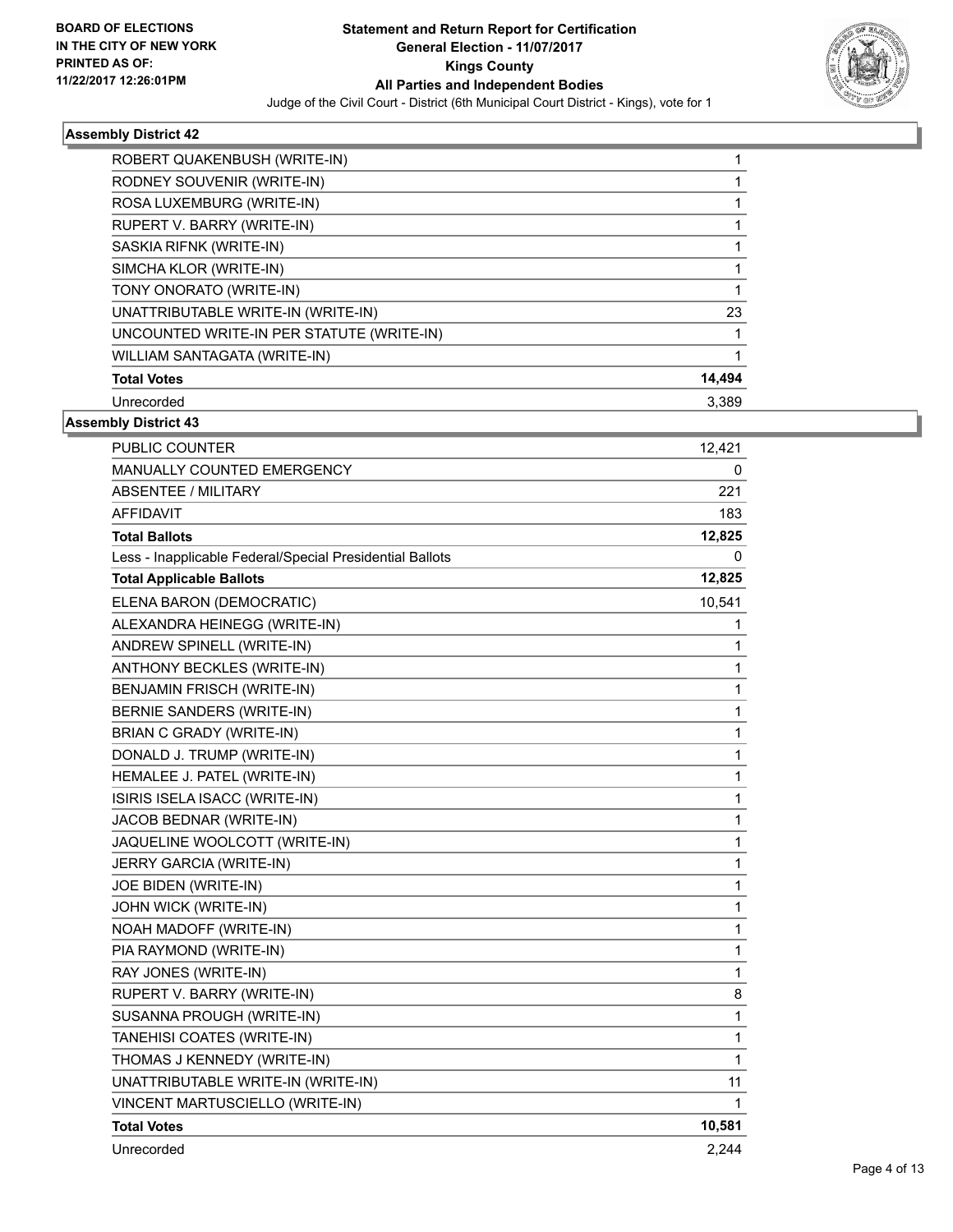

| PUBLIC COUNTER                                           | 10,795 |
|----------------------------------------------------------|--------|
| MANUALLY COUNTED EMERGENCY                               | 0      |
| <b>ABSENTEE / MILITARY</b>                               | 165    |
| <b>AFFIDAVIT</b>                                         | 112    |
| <b>Total Ballots</b>                                     | 11,072 |
| Less - Inapplicable Federal/Special Presidential Ballots | 0      |
| <b>Total Applicable Ballots</b>                          | 11,072 |
| ELENA BARON (DEMOCRATIC)                                 | 8,747  |
| ADAM LAWRENCE (WRITE-IN)                                 | 1      |
| ANGELIEQUE MORENO (WRITE-IN)                             | 1      |
| ATHENA GULICK (WRITE-IN)                                 | 1      |
| <b>BARRY BINIK (WRITE-IN)</b>                            | 1      |
| <b>BEN GOLDBERG (WRITE-IN)</b>                           | 1      |
| BERNADETTE SAVON (WRITE-IN)                              | 1      |
| BILL O REILLY (WRITE-IN)                                 | 1      |
| CONSTANCETINE ANGELOPOLOUS (WRITE-IN)                    | 1      |
| EARL WARREN (WRITE-IN)                                   | 1      |
| EMMANUEL RIVER JUTHENHDTZ (WRITE-IN)                     | 1      |
| ERIC MC CLURE (WRITE-IN)                                 | 1      |
| FREDERICK ARRIAGON (WRITE-IN)                            | 1      |
| <b>GERSHON FULK (WRITE-IN)</b>                           | 1      |
| <b>GLEN HARDY (WRITE-IN)</b>                             | 1      |
| HARRY RUBEN-FALCONE (WRITE-IN)                           | 1      |
| HEMALEE J. PATEL (WRITE-IN)                              | 1      |
| JERRY SPRINGER (WRITE-IN)                                | 1      |
| JOHN K. O'HARA (WRITE-IN)                                | 1      |
| JULIE KAY (WRITE-IN)                                     | 1      |
| LARRY DAVID (WRITE-IN)                                   | 1      |
| MARK GRIFFITH (WRITE-IN)                                 | 1      |
| MARTIN GARFINKAL (WRITE-IN)                              | 1      |
| MATT FLEISCHER BLACK (WRITE-IN)                          | 1      |
| MICHAEL R. BLOOMBERG (WRITE-IN)                          | 1      |
| PATRICK HAYES (WRITE-IN)                                 | 1      |
| REBECCA CASAS (WRITE-IN)                                 | 1      |
| SAM LEWIS (WRITE-IN)                                     | 1      |
| SARAH GREEN (WRITE-IN)                                   | 1      |
| SEAN WILSON (WRITE-IN)                                   | 1      |
| SOLOMAN SCHLESINGER (WRITE-IN)                           | 1      |
| SOPHIA PERRY (WRITE-IN)                                  | 2      |
| UNATTRIBUTABLE WRITE-IN (WRITE-IN)                       | 25     |
| VINCENT MARTUSCIELLO (WRITE-IN)                          | 1      |
| WENDELL BERRY (WRITE-IN)                                 | 1      |
| <b>Total Votes</b>                                       | 8,806  |
| Unrecorded                                               | 2,266  |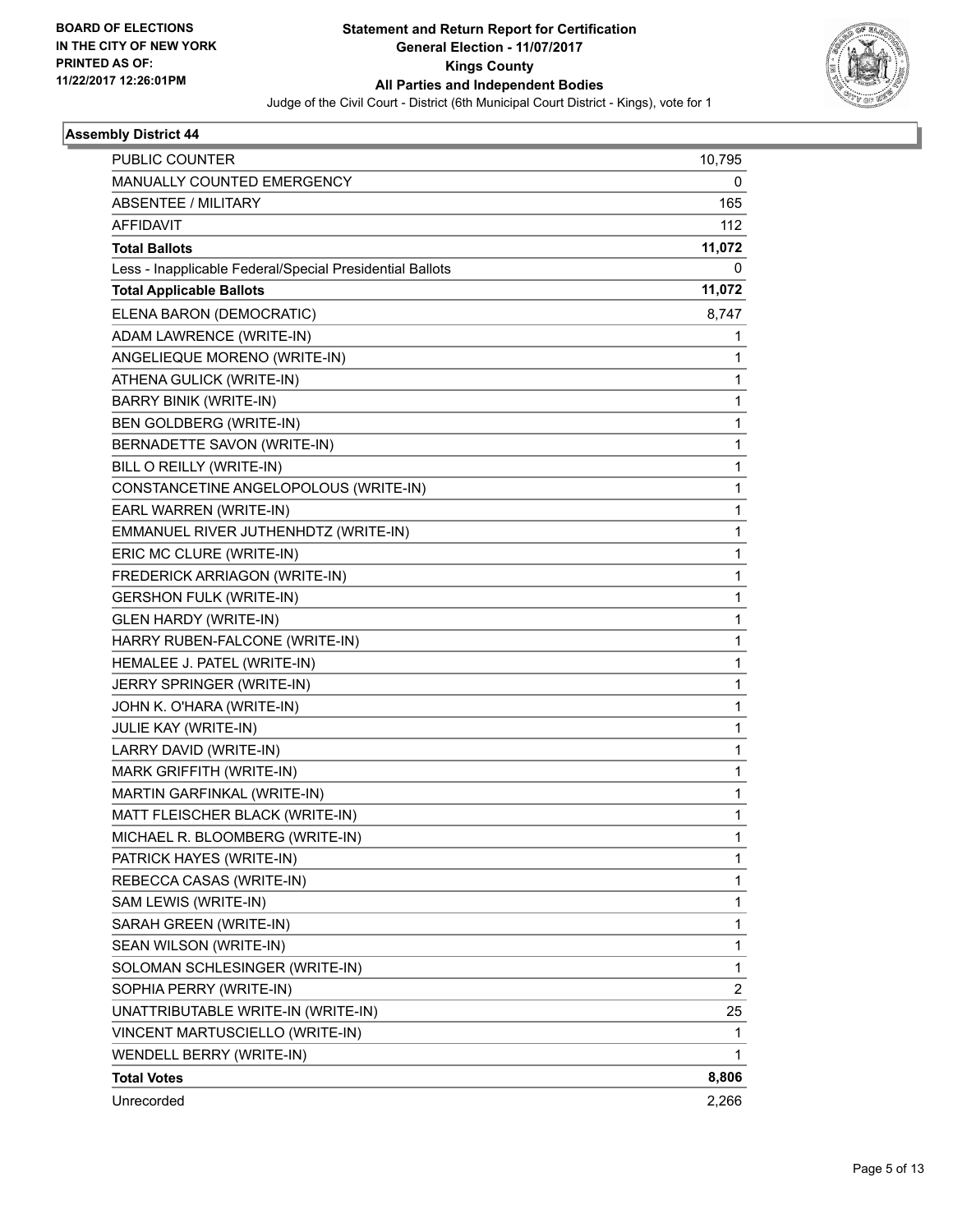

| PUBLIC COUNTER                                           | 2,726        |
|----------------------------------------------------------|--------------|
| <b>MANUALLY COUNTED EMERGENCY</b>                        | 0            |
| <b>ABSENTEE / MILITARY</b>                               | 45           |
| <b>AFFIDAVIT</b>                                         | 17           |
| <b>Total Ballots</b>                                     | 2,788        |
| Less - Inapplicable Federal/Special Presidential Ballots | 0            |
| <b>Total Applicable Ballots</b>                          | 2,788        |
| ELENA BARON (DEMOCRATIC)                                 | 1,605        |
| AARON ROSENFELD (WRITE-IN)                               | 2            |
| ARTHUR KATZ (WRITE-IN)                                   | 1            |
| BERNIE SANDERS (WRITE-IN)                                | $\mathbf{1}$ |
| CARY NOSOWITZ (WRITE-IN)                                 | 1            |
| CHRIS THOMASION (WRITE-IN)                               | 1            |
| DAVID STOROBIN (WRITE-IN)                                | 1            |
| ELEANOR ADELSTEIN (WRITE-IN)                             | 1            |
| IAN D. GIRSHEK (WRITE-IN)                                | 1            |
| JANE SMITH (WRITE-IN)                                    | 1            |
| JOE ARPAIO (WRITE-IN)                                    | 1            |
| JOEL FINBERG (WRITE-IN)                                  | 1            |
| JOSEPH J. AIZER (WRITE-IN)                               | 1            |
| KINARD SYLVIA (WRITE-IN)                                 | 1            |
| LIAM MCCABE (WRITE-IN)                                   | 1            |
| MEMMY ZIEGLER (WRITE-IN)                                 | 1            |
| MORTON AVIGDOR (WRITE-IN)                                | 1            |
| PATRICK HAYES (WRITE-IN)                                 | 1            |
| RIVKY LASKER (WRITE-IN)                                  | 1            |
| RON PAUL (WRITE-IN)                                      | $\mathbf 1$  |
| SIMCHA FELDER (WRITE-IN)                                 | 1            |
| TIMMY BURCH (WRITE-IN)                                   | 1            |
| UNATTRIBUTABLE WRITE-IN (WRITE-IN)                       | 14           |
| YAAKOV KAPLAN (WRITE-IN)                                 | 1            |
| YISROEL ZIEGLER (WRITE-IN)                               | 1            |
| YITZCHOK WEINBERG (WRITE-IN)                             | 1            |
| YONI HIKIND (WRITE-IN)                                   | 1            |
| <b>Total Votes</b>                                       | 1,645        |
| Unrecorded                                               | 1,143        |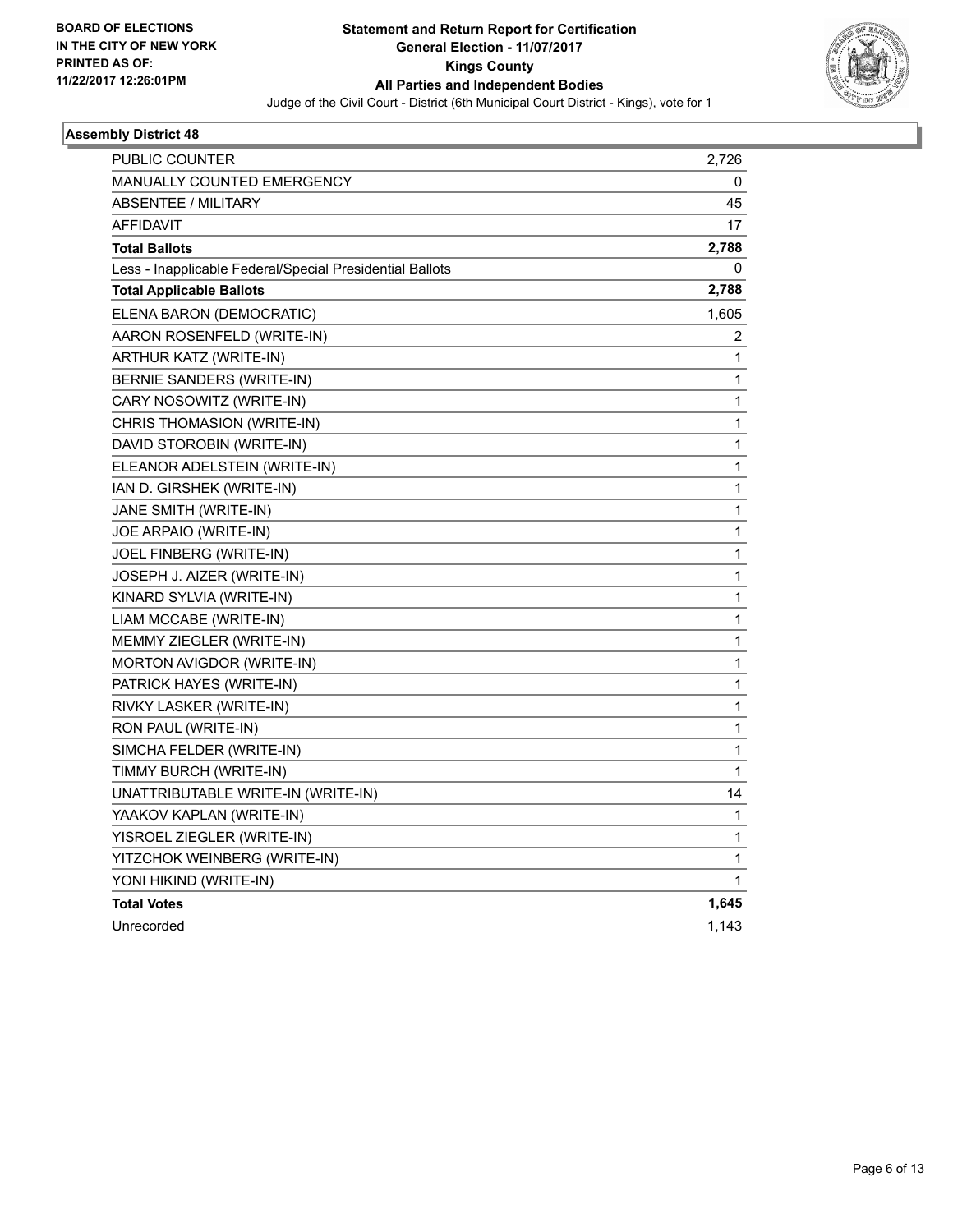

| PUBLIC COUNTER                                           | 5,565        |
|----------------------------------------------------------|--------------|
| <b>MANUALLY COUNTED EMERGENCY</b>                        | 0            |
| ABSENTEE / MILITARY                                      | 96           |
| AFFIDAVIT                                                | 56           |
| <b>Total Ballots</b>                                     | 5,717        |
| Less - Inapplicable Federal/Special Presidential Ballots | 0            |
| <b>Total Applicable Ballots</b>                          | 5,717        |
| ELENA BARON (DEMOCRATIC)                                 | 4,705        |
| ABIGAIL GOLDENBERG (WRITE-IN)                            | 1            |
| ALBERT DELEON (WRITE-IN)                                 | 1            |
| BRIAN ZIMMERMAN (WRITE-IN)                               | 1            |
| CAROL ADAMS (WRITE-IN)                                   | 1            |
| DAN TURBON (WRITE-IN)                                    | 1            |
| DAVID BALKIND (WRITE-IN)                                 | $\mathbf{1}$ |
| DEREFIM B. NECKLES (WRITE-IN)                            | 1            |
| <b>EMMET KATZ (WRITE-IN)</b>                             | 1            |
| FUSE MILLER (WRITE-IN)                                   | 1            |
| <b>GREGORY MARINO (WRITE-IN)</b>                         | 1            |
| HEMALEE J. PATEL (WRITE-IN)                              | 4            |
| IAN MINER (WRITE-IN)                                     | $\mathbf{1}$ |
| JENNIFER LEVY (WRITE-IN)                                 | $\mathbf 1$  |
| JOANNE SIMON (WRITE-IN)                                  | 3            |
| JOE FRANKLYN (WRITE-IN)                                  | 1            |
| JONATHAN STEWART (WRITE-IN)                              | 1            |
| JOSEPH ALTIERI III (WRITE-IN)                            | 1            |
| LAURA JACOBSON (WRITE-IN)                                | 1            |
| MAC WELLMAN (WRITE-IN)                                   | 1            |
| MICHAEL R. BLOOMBERG (WRITE-IN)                          | 1            |
| MIKE MIRANDA (WRITE-IN)                                  | 1            |
| PETER A. THOMAS (WRITE-IN)                               | 1            |
| SAL F. ALBANESE (WRITE-IN)                               | 1            |
| THERESA TRZASKOMA (WRITE-IN)                             | 1            |
| UNATTRIBUTABLE WRITE-IN (WRITE-IN)                       | 14           |
| <b>Total Votes</b>                                       | 4,748        |
| Unrecorded                                               | 969          |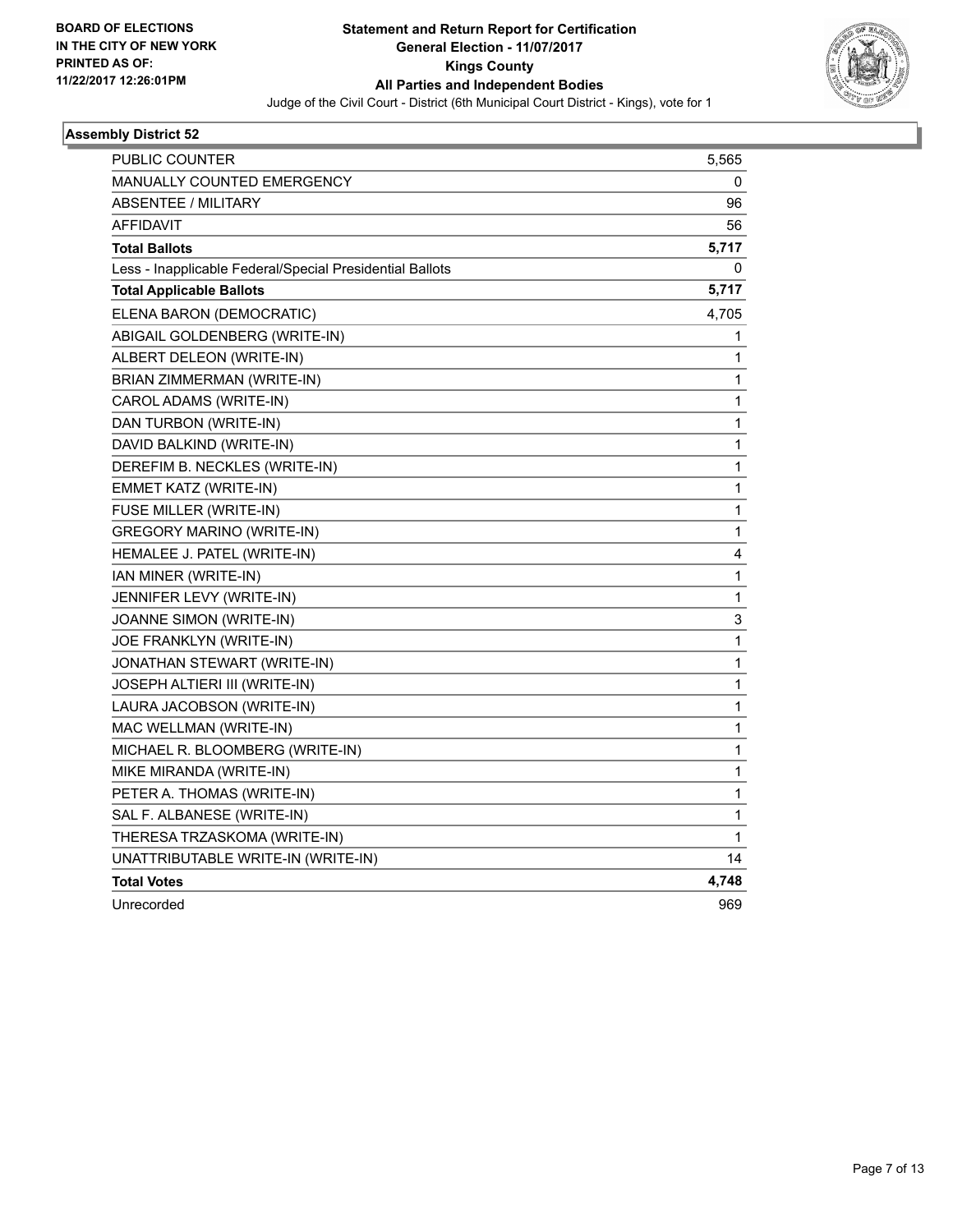

| PUBLIC COUNTER                                           | 10,827         |
|----------------------------------------------------------|----------------|
| MANUALLY COUNTED EMERGENCY                               | 0              |
| <b>ABSENTEE / MILITARY</b>                               | 174            |
| <b>AFFIDAVIT</b>                                         | 151            |
| <b>Total Ballots</b>                                     | 11,152         |
| Less - Inapplicable Federal/Special Presidential Ballots | 0              |
| <b>Total Applicable Ballots</b>                          | 11,152         |
| ELENA BARON (DEMOCRATIC)                                 | 9,130          |
| ALBERT FEVER (WRITE-IN)                                  | 1              |
| AVERY HALFON (WRITE-IN)                                  | 1              |
| BENSAMIN JALTHALL (WRITE-IN)                             | 1              |
| DAVI BRUNO (WRITE-IN)                                    | $\mathbf{1}$   |
| DEREFIM B. NECKLES (WRITE-IN)                            | $\overline{2}$ |
| EARLINE MENSAH (WRITE-IN)                                | 1              |
| ENCA B MASON (WRITE-IN)                                  | 1              |
| <b>GARY DELLABATE (WRITE-IN)</b>                         | 1              |
| GAYLE TAYLOR (WRITE-IN)                                  | 1              |
| <b>ISREAL DAVID (WRITE-IN)</b>                           | 1              |
| JACOB ROLLS (WRITE-IN)                                   | 1              |
| JOANNA LAU (WRITE-IN)                                    | $\mathbf{1}$   |
| LIBERTY ALDRICH (WRITE-IN)                               | 1              |
| NORMA ANDERSON (WRITE-IN)                                | 1              |
| OZZY MAN (WRITE-IN)                                      | 1              |
| PATRICK BAILEY (WRITE-IN)                                | 1              |
| RALPH NADER (WRITE-IN)                                   | 1              |
| RICHARD SAWYER (WRITE-IN)                                | 1              |
| SWENAR NECUMMINGS (WRITE-IN)                             | 1              |
| UNATTRIBUTABLE WRITE-IN (WRITE-IN)                       | 10             |
| YU LI (WRITE-IN)                                         | 1              |
| <b>Total Votes</b>                                       | 9,161          |
| Unrecorded                                               | 1,991          |

| <b>PUBLIC COUNTER</b>                                    | 1,650 |
|----------------------------------------------------------|-------|
| <b>MANUALLY COUNTED EMERGENCY</b>                        | 0     |
| ABSENTEE / MILITARY                                      | 24    |
| <b>AFFIDAVIT</b>                                         | 17    |
| <b>Total Ballots</b>                                     | 1,691 |
| Less - Inapplicable Federal/Special Presidential Ballots | 0     |
| <b>Total Applicable Ballots</b>                          | 1,691 |
| ELENA BARON (DEMOCRATIC)                                 | 1,441 |
| RUPERT V. BARRY (WRITE-IN)                               |       |
| UNATTRIBUTABLE WRITE-IN (WRITE-IN)                       |       |
| <b>Total Votes</b>                                       | 1,443 |
| Unrecorded                                               | 248   |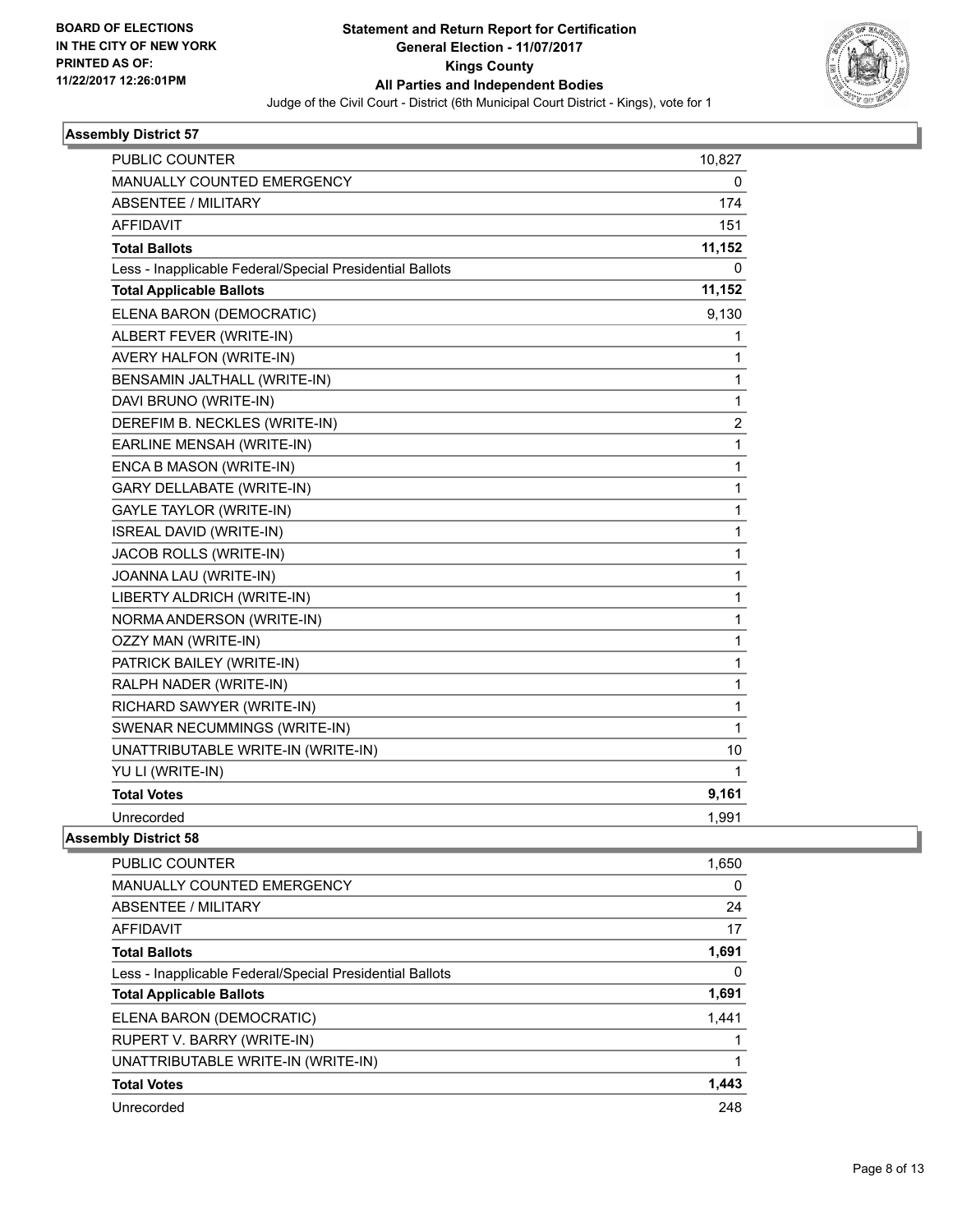

| <b>PUBLIC COUNTER</b>                                    | 62,411         |
|----------------------------------------------------------|----------------|
| MANUALLY COUNTED EMERGENCY                               | 0              |
| <b>ABSENTEE / MILITARY</b>                               | 1,097          |
| AFFIDAVIT                                                | 709            |
| <b>Total Ballots</b>                                     | 64,217         |
| Less - Inapplicable Federal/Special Presidential Ballots | 0              |
| <b>Total Applicable Ballots</b>                          | 64,217         |
| ELENA BARON (DEMOCRATIC)                                 | 51,373         |
| AARON ROSENFELD (WRITE-IN)                               | $\mathbf{2}$   |
| ABIGAIL GOLDENBERG (WRITE-IN)                            | 1              |
| ADAM LAWRENCE (WRITE-IN)                                 | 1              |
| ADELINE THOMPSON (WRITE-IN)                              | 2              |
| AL SHARPTON (WRITE-IN)                                   | 1              |
| ALBERT DELEON (WRITE-IN)                                 | 1              |
| ALBERT FEVER (WRITE-IN)                                  | 1              |
| ALEXANDRA HEINEGG (WRITE-IN)                             | 1              |
| ALLEN MADDOX (WRITE-IN)                                  | 1              |
| AMA DWIMOH (WRITE-IN)                                    | 1              |
| ANDREW SPINELL (WRITE-IN)                                | 1              |
| ANGELIEQUE MORENO (WRITE-IN)                             | 1              |
| ANTHONY BECKLES (WRITE-IN)                               | 1              |
| ARIEL LEWIS (WRITE-IN)                                   | 1              |
| ARTHUR KATZ (WRITE-IN)                                   | 1              |
| ATHENA GULICK (WRITE-IN)                                 | 1              |
| AVERY HALFON (WRITE-IN)                                  | 1              |
| <b>BARRY BINIK (WRITE-IN)</b>                            | 1              |
| BEN GOLDBERG (WRITE-IN)                                  | 1              |
| BENJAMIN FRISCH (WRITE-IN)                               | 1              |
| BENSAMIN JALTHALL (WRITE-IN)                             | 1              |
| BERNADETTE SAVON (WRITE-IN)                              | 1              |
| BERNIE SANDERS (WRITE-IN)                                | $\overline{2}$ |
| BILL O REILLY (WRITE-IN)                                 | 1              |
| BRIAN C GRADY (WRITE-IN)                                 | 1              |
| BRIAN ZIMMERMAN (WRITE-IN)                               | 1              |
| CAREY BERNSTEIN (WRITE-IN)                               | 1              |
| CAROL ADAMS (WRITE-IN)                                   | 1              |
| CARY NOSOWITZ (WRITE-IN)                                 | 1              |
| CHARLES FINKELSTEIN (WRITE-IN)                           | 1              |
| CHRIS MCCALLUM (WRITE-IN)                                | 1              |
| CHRIS THOMASION (WRITE-IN)                               | 1              |
| CLARKE JERMAINE (WRITE-IN)                               | 1              |
| CONSTANCETINE ANGELOPOLOUS (WRITE-IN)                    | 1              |
| DAN TURBON (WRITE-IN)                                    | 1              |
| DAVI BRUNO (WRITE-IN)                                    | 1              |
| DAVID BALKIND (WRITE-IN)                                 | 1              |
| DAVID BONDY (WRITE-IN)                                   | 1              |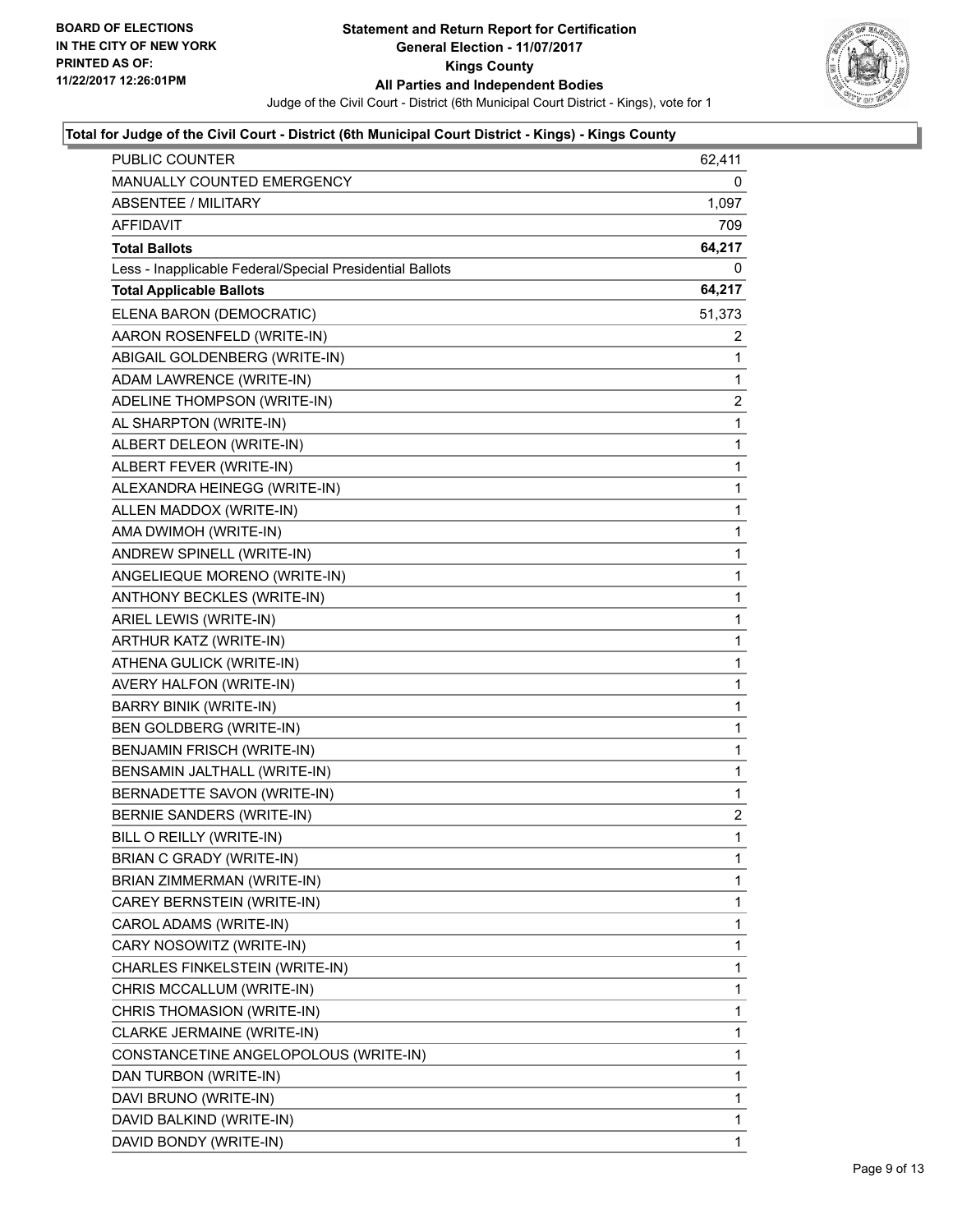

| DAVID STOROBIN (WRITE-IN)            | 1              |
|--------------------------------------|----------------|
| DEREFIM B. NECKLES (WRITE-IN)        | 3              |
| DESIREE HAMILTON (WRITE-IN)          | 1              |
| DEXTER HOYTE (WRITE-IN)              | $\overline{2}$ |
| DIANA KERN (WRITE-IN)                | 1              |
| DONALD J. TRUMP (WRITE-IN)           | 2              |
| EARL WARREN (WRITE-IN)               | 1              |
| EARLINE MENSAH (WRITE-IN)            | 1              |
| EDWARD KOVSINSTAY (WRITE-IN)         | 1              |
| ELEANOR ADELSTEIN (WRITE-IN)         | 1              |
| EMMANUEL RIVER JUTHENHDTZ (WRITE-IN) | 1              |
| EMMET KATZ (WRITE-IN)                | 1              |
| ENCA B MASON (WRITE-IN)              | 1              |
| ERIC MC CLURE (WRITE-IN)             | 1              |
| FRANK ZAPPA (WRITE-IN)               | 1              |
| FREDERICK ARRIAGON (WRITE-IN)        | 1              |
| FRES WEBER (WRITE-IN)                | 1              |
| FUSE MILLER (WRITE-IN)               | 1              |
| <b>GARY DELLABATE (WRITE-IN)</b>     | 1              |
| GAYLE TAYLOR (WRITE-IN)              | 1              |
| <b>GERSHON FULK (WRITE-IN)</b>       | 1              |
| GILAD SAFANOV (WRITE-IN)             | 1              |
| GILBERT TAYLOR (WRITE-IN)            | 1              |
| <b>GLEN HARDY (WRITE-IN)</b>         | 1              |
| <b>GREGORY MARINO (WRITE-IN)</b>     | 1              |
| <b>GUY MITCHELL (WRITE-IN)</b>       | 1              |
| HARRY RUBEN-FALCONE (WRITE-IN)       | $\mathbf{1}$   |
| HEMALEE J. PATEL (WRITE-IN)          | 11             |
| IAN D. GIRSHEK (WRITE-IN)            | 1              |
| IAN MINER (WRITE-IN)                 | 1              |
| ISIRIS ISELA ISACC (WRITE-IN)        | 1              |
| ISREAL DAVID (WRITE-IN)              | 1              |
| JACOB BEDNAR (WRITE-IN)              | 1              |
| JACOB ROLLS (WRITE-IN)               | 1              |
| JALIL MUATAGIM (WRITE-IN)            | 1              |
| JANE SMITH (WRITE-IN)                | 1              |
| JAQUELINE WOOLCOTT (WRITE-IN)        | 1              |
| JENNIFER LEVY (WRITE-IN)             | 1              |
| JERRY GARCIA (WRITE-IN)              | 1              |
| JERRY SPRINGER (WRITE-IN)            | 1              |
| JILL STEIN-GREEN PERKINS (WRITE-IN)  | 1              |
| JOANNA LAU (WRITE-IN)                | 1              |
| JOANNE SIMON (WRITE-IN)              | 3              |
| JOE ARPAIO (WRITE-IN)                | 1              |
| JOE BIDEN (WRITE-IN)                 | 1              |
| JOE FRANKLYN (WRITE-IN)              | 1              |
|                                      |                |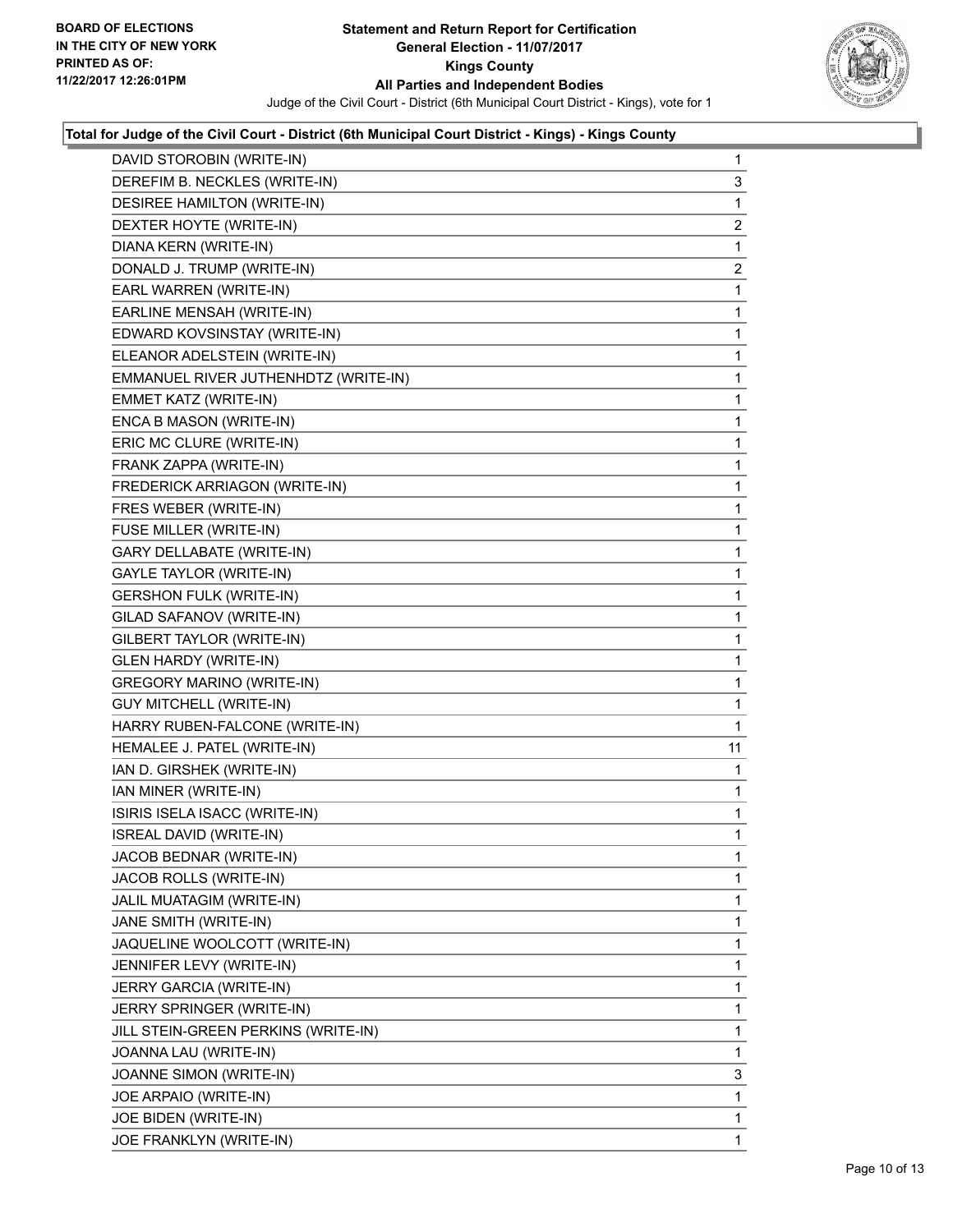

| JOEL FINBERG (WRITE-IN)            | $\mathbf{1}$   |
|------------------------------------|----------------|
| JOHN K. O'HARA (WRITE-IN)          | $\overline{2}$ |
| JOHN VELAZOWUZ (WRITE-IN)          | 1              |
| JOHN WICK (WRITE-IN)               | 1              |
| JONATHAN STEWART (WRITE-IN)        | 1              |
| JOSEPH ALTIERI III (WRITE-IN)      | 1              |
| JOSEPH J. AIZER (WRITE-IN)         | 1              |
| JULIE KAY (WRITE-IN)               | 1              |
| KARIN K. ORENSTEIN (WRITE-IN)      | 1              |
| KINARD SYLVIA (WRITE-IN)           | 1              |
| LARRY DAVID (WRITE-IN)             | 1              |
| LAURA JACOBSON (WRITE-IN)          | 1              |
| LAURIE MERMELSTEIN (WRITE-IN)      | 1              |
| LIAM MCCABE (WRITE-IN)             | 1              |
| LIBERTY ALDRICH (WRITE-IN)         | 1              |
| LINDA LOVELACE (WRITE-IN)          | 1              |
| LIZ THALER (WRITE-IN)              | 1              |
| LOUIS KLLEGER (WRITE-IN)           | 1              |
| MAC WELLMAN (WRITE-IN)             | 1              |
| MADONNA KNIGHT (WRITE-IN)          | 1              |
| MARIA ARIAS (WRITE-IN)             | 1              |
| MARK GRIFFITH (WRITE-IN)           | 1              |
| MARTIN GARFINKAL (WRITE-IN)        | 1              |
| MATT FLEISCHER BLACK (WRITE-IN)    | 1              |
| MEMMY ZIEGLER (WRITE-IN)           | 1              |
| MICHAEL GOLDBERGER (WRITE-IN)      | 1              |
| MICHAEL MAGLOIRE (WRITE-IN)        | 1              |
| MICHAEL R. BLOOMBERG (WRITE-IN)    | $\mathbf{2}$   |
| MIKE MIRANDA (WRITE-IN)            | 1              |
| MOOREVELL WILLIAMS (WRITE-IN)      | 1              |
| MOOSHI SLASH (WRITE-IN)            | 1              |
| MORTON AVIGDOR (WRITE-IN)          | 1              |
| MUMIA ABU JAMAL (WRITE-IN)         | 1              |
| NELL HIRSCHMAN LEVY (WRITE-IN)     | 1              |
| NOAH MADOFF (WRITE-IN)             | 1              |
| NORMA ANDERSON (WRITE-IN)          | 1              |
| OLIVIA SOMMER ROSENBAUM (WRITE-IN) | 1              |
| OZZY MAN (WRITE-IN)                | 1              |
| PATRICK BAILEY (WRITE-IN)          | 1              |
| PATRICK HAYES (WRITE-IN)           | $\mathbf{2}$   |
| PAZIA GOLDSTEIN (WRITE-IN)         | 1.             |
| PETER A. THOMAS (WRITE-IN)         | 1              |
| PETER KINOY (WRITE-IN)             | 1              |
| PIA RAYMOND (WRITE-IN)             | 1              |
| RABBI MOSHE SILBER (WRITE-IN)      | 1              |
| RACHEL WEISS (WRITE-IN)            | 1              |
|                                    |                |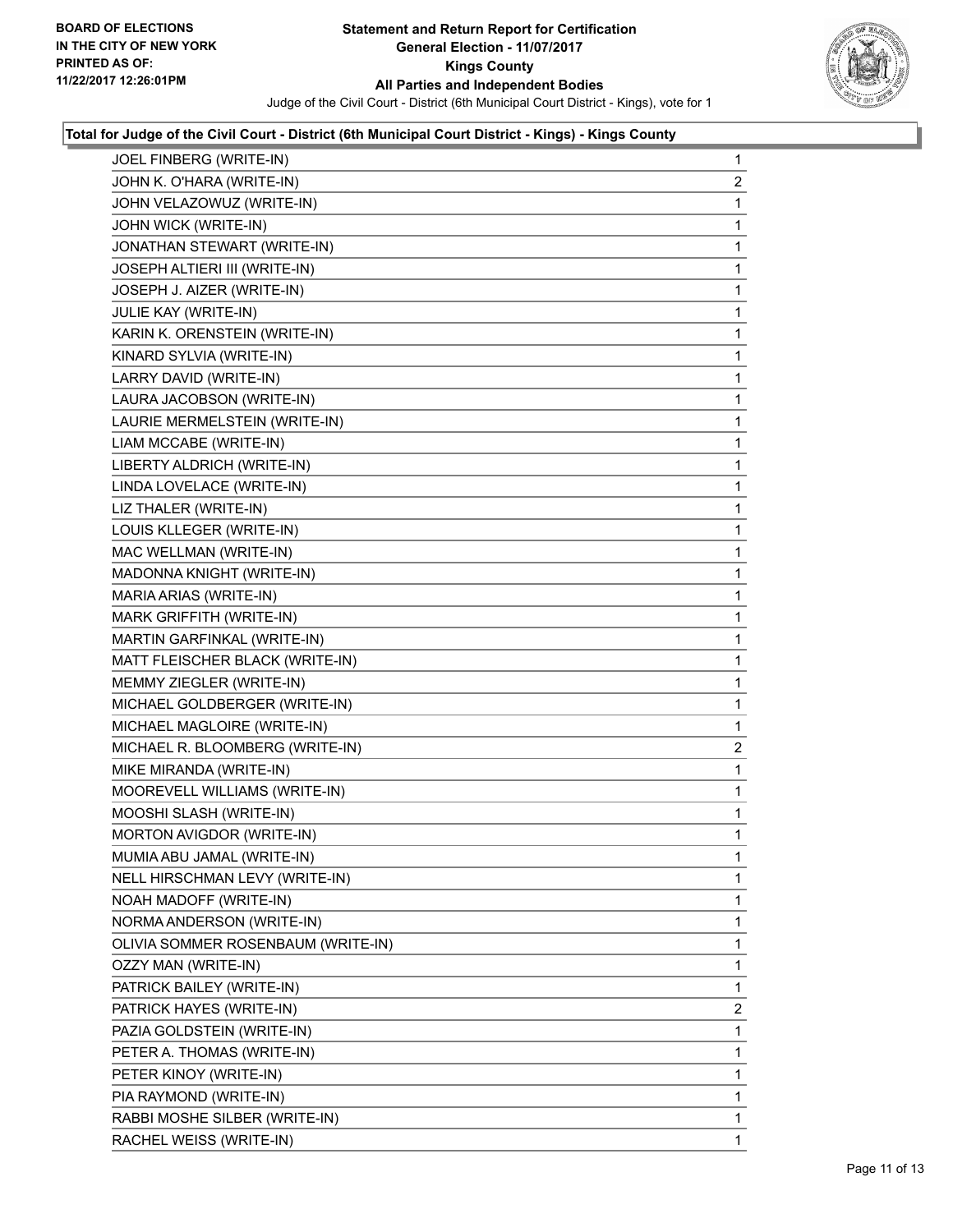

| RALPH NADER (WRITE-IN)                    | 1                       |
|-------------------------------------------|-------------------------|
| RAY JONES (WRITE-IN)                      | 1                       |
| RAY MITCHELL (WRITE-IN)                   | 1                       |
| REBECCA CASAS (WRITE-IN)                  | 1                       |
| RICHARD SAWYER (WRITE-IN)                 | 1                       |
| RIVKY LASKER (WRITE-IN)                   | 1                       |
| ROBERT QUAKENBUSH (WRITE-IN)              | 1                       |
| RODNEY SOUVENIR (WRITE-IN)                | 1                       |
| RON PAUL (WRITE-IN)                       | 1                       |
| ROSA LUXEMBURG (WRITE-IN)                 | 1                       |
| RUPERT V. BARRY (WRITE-IN)                | 10                      |
| SAL F. ALBANESE (WRITE-IN)                | 1                       |
| SAM LEWIS (WRITE-IN)                      | 1                       |
| SARAH GREEN (WRITE-IN)                    | 1                       |
| SASKIA RIFNK (WRITE-IN)                   | 1                       |
| SEAN WILSON (WRITE-IN)                    | 1                       |
| SIMCHA FELDER (WRITE-IN)                  | 1                       |
| SIMCHA KLOR (WRITE-IN)                    | 1                       |
| SOLOMAN SCHLESINGER (WRITE-IN)            | 1                       |
| SOPHIA PERRY (WRITE-IN)                   | $\overline{\mathbf{c}}$ |
| SUSANNA PROUGH (WRITE-IN)                 | 1                       |
| SWENAR NECUMMINGS (WRITE-IN)              | 1                       |
| TANEHISI COATES (WRITE-IN)                | 1                       |
| THERESA TRZASKOMA (WRITE-IN)              | 1                       |
| THOMAS J KENNEDY (WRITE-IN)               | 1                       |
| TIMMY BURCH (WRITE-IN)                    | 1                       |
| TONY ONORATO (WRITE-IN)                   | 1                       |
| UNATTRIBUTABLE WRITE-IN (WRITE-IN)        | 99                      |
| UNCOUNTED WRITE-IN PER STATUTE (WRITE-IN) | 1                       |
| VINCENT MARTUSCIELLO (WRITE-IN)           | $\mathbf{2}$            |
| WENDELL BERRY (WRITE-IN)                  | 1                       |
| WILLIAM SANTAGATA (WRITE-IN)              | 1                       |
| YAAKOV KAPLAN (WRITE-IN)                  | 1                       |
| YISROEL ZIEGLER (WRITE-IN)                | 1                       |
| YITZCHOK WEINBERG (WRITE-IN)              | 1                       |
| YONI HIKIND (WRITE-IN)                    | 1                       |
| YU LI (WRITE-IN)                          | 1                       |
| <b>Total Votes</b>                        | 51,671                  |
| Unrecorded                                | 12,546                  |